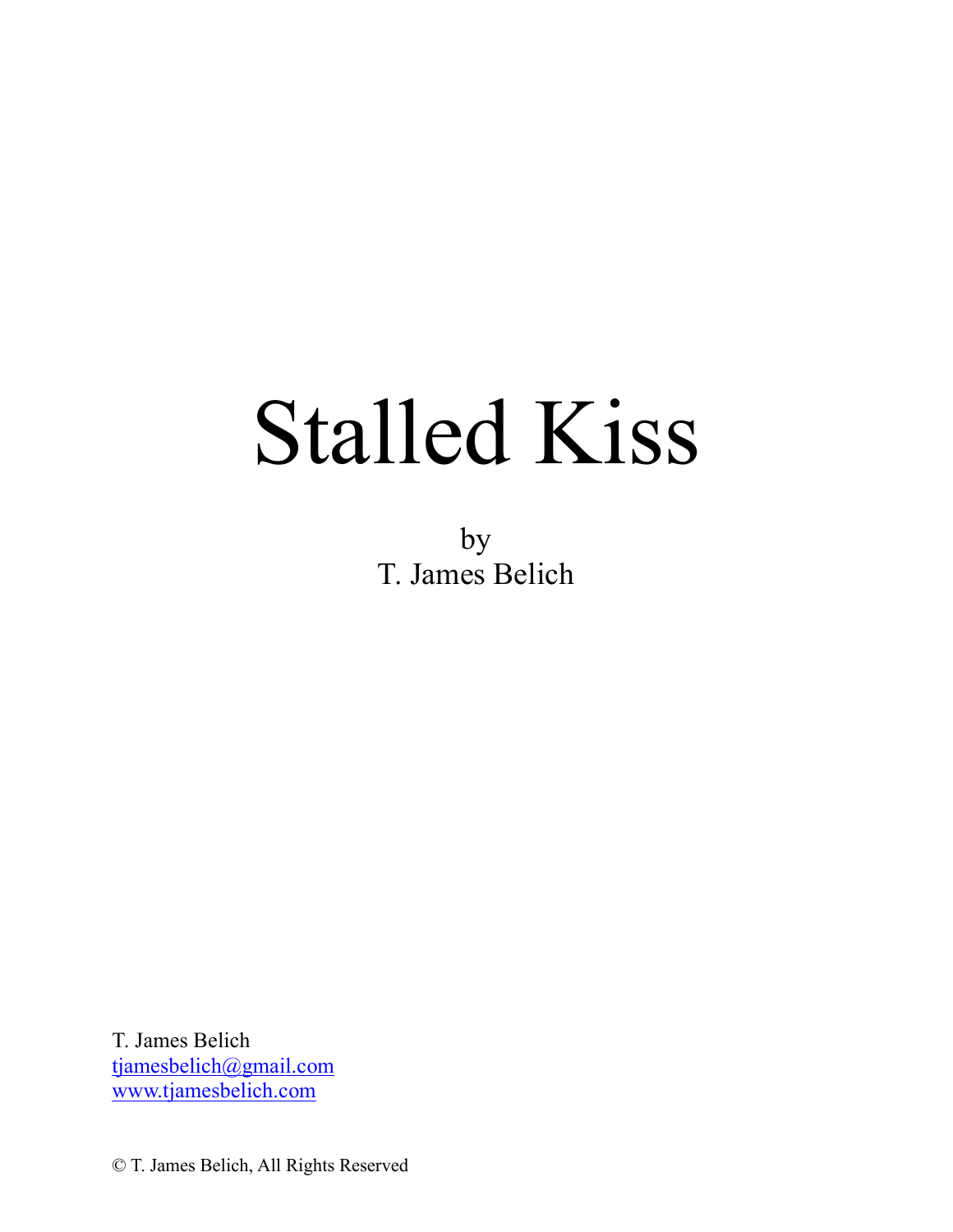Stalled Kiss

by T. James Belich

# CHARACTERS

DEBORAH, *a busy professional (late 20s/early 30s)* JOE, *her former boyfriend (late 20s/early 30s)* BOB, *an innocent bystander (50s/60s)*

Total Roles: 3 (1 female, 2 male)

# SET REQUIREMENTS

None, unless it is desired to depict the elevator more literally.

# SYNOPSIS

The last person Deborah wants to see is her ex-boyfriend Joe. So when they're stuck in an elevator together, she wants only to get rid of him as quickly as possible. But her efforts to show Joe where he went wrong in their relationship are thwarted by the fact he might actually have experienced some personal growth.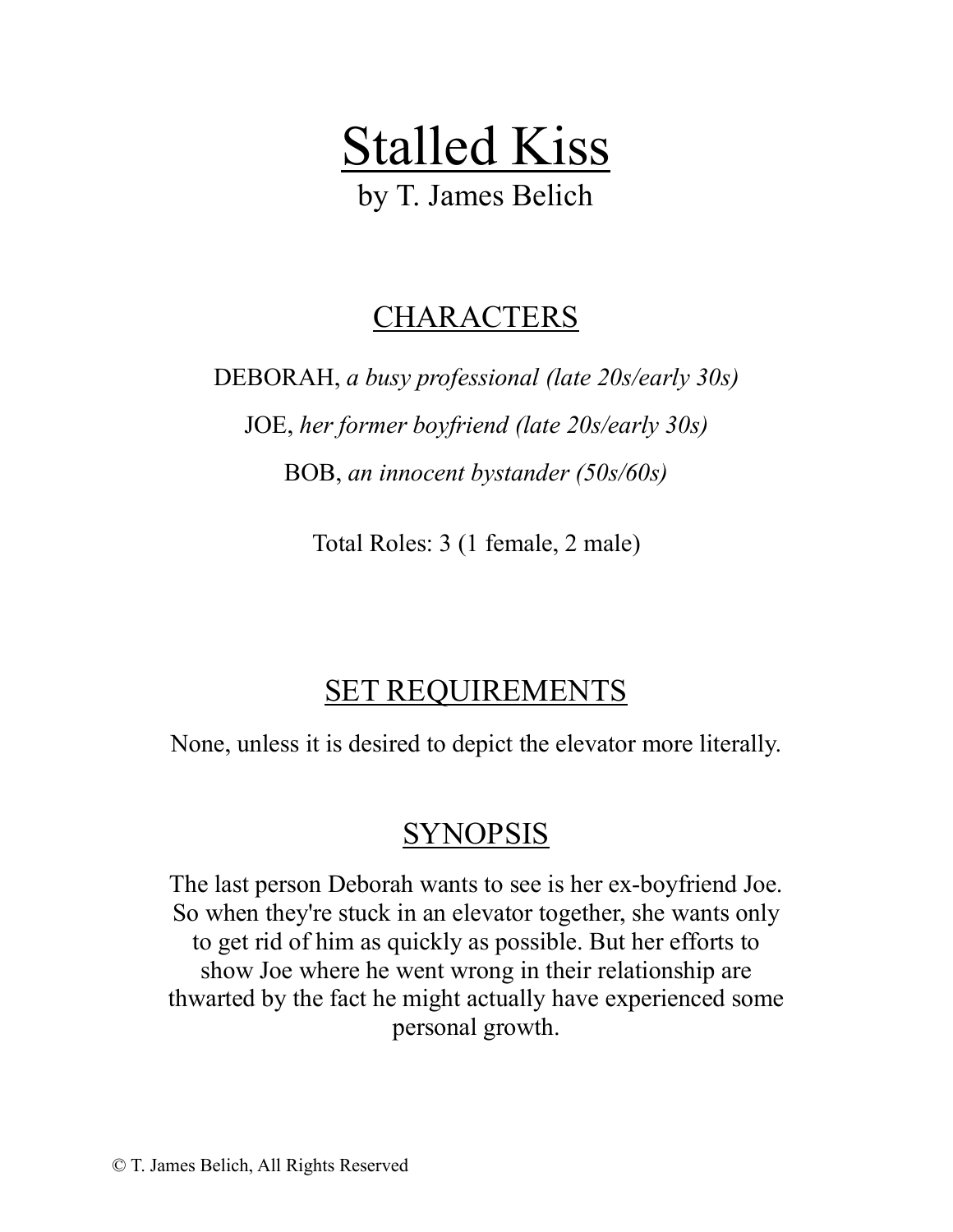(BOB stands in an "elevator" reading the newspaper. He is in his 50s/60s and is nicely dressed. The walls and doors of the elevator may simply be mimed. DEBORAH enters and crosses to the elevator door. She is her late 20s/early 30s and very professionally dressed. Facing upstage, she mimes pressing the elevator button, waits for the doors to open, and enters the elevator. She stands to one side of BOB and turns to face downstage. JOE runs in. He is also in his late 20s/early 30s, but he is dressed more casually and is not as well put together as DEBORAH.)

#### JOE

Hold the door please!

(DEBORAH does so.)

#### DEBORAH

JOE

Oh. It's you.

I, uh... I can take the next one.

#### DEBORAH

No, no, it's fine, just get in.

JOE

DEBORAH

JOE

DEBORAH

JOE

Thanks.

(JOE enters and stands on the other side of BOB. They are all silent as the elevator doors close and it starts "moving.")

So... how are you, Deborah?

Fine. You?

Fine, thanks.

(Pause)

Work OK?

It's fine.

Good.

(Pause. They all act as if the elevator has suddenly stopped. Pause. DEBORAH tries pressing a button. Nothing happens and so she tries again.)

The elevator's stopped.

#### DEBORAH

I can see that, Joe.

(She tries the button yet again.)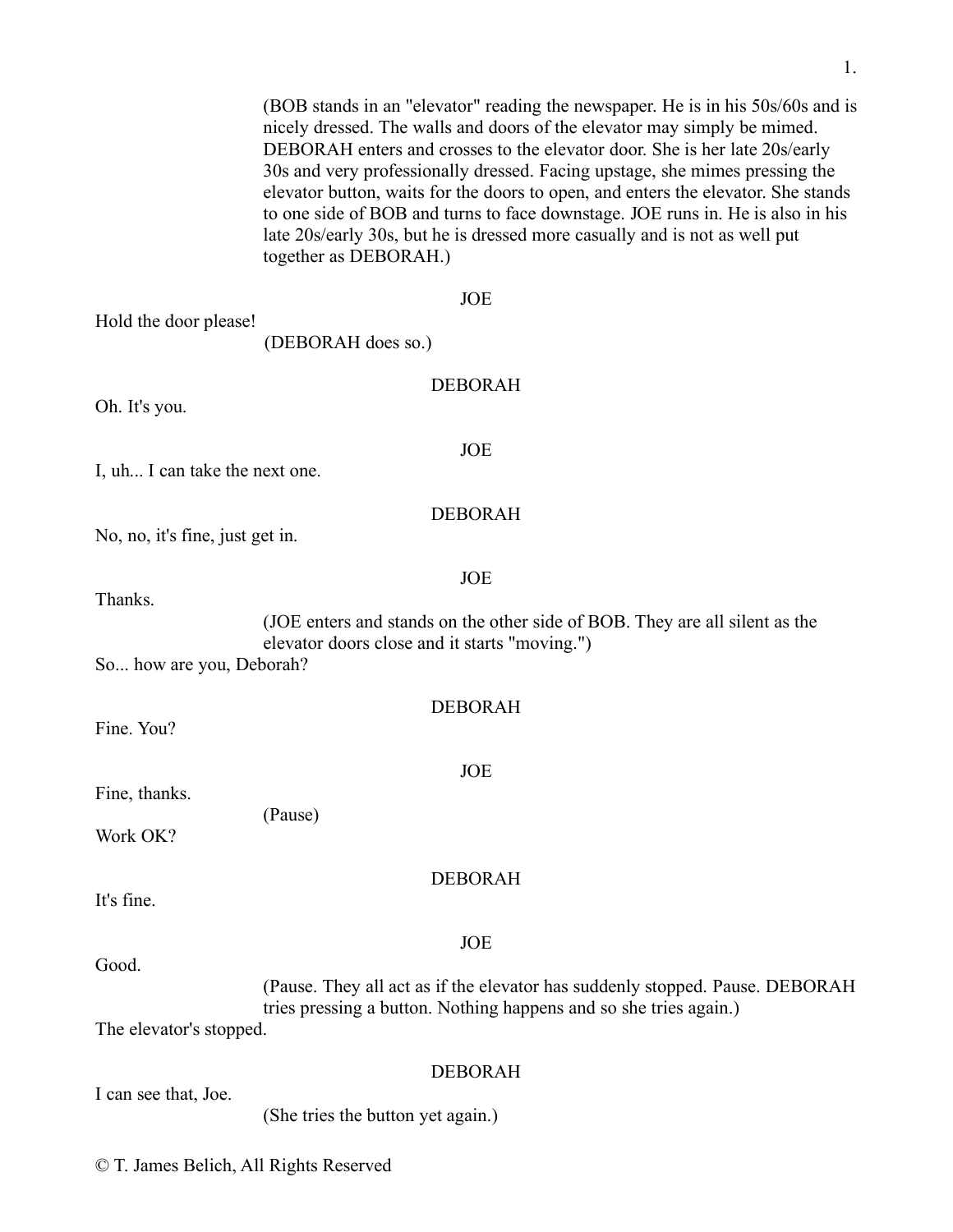What's wrong with it?

#### DEBORAH

I don't know.

JOE

Maybe you hit the wrong button. Did you try—

#### DEBORAH

I know how to use an elevator, Joe.

(BOB looks up from his paper.)

#### JOE

Sorry.

(Pause, and BOB returns to his paper.) I'm sure it'll just start up in a second... Yep, any second now...

#### DEBORAH

(Mimes picking up the emergency phone) Hello? Hello, yes, I'm calling from the elevator. It's not moving. (Slight pause as she listens.) Yes I tried the button. The door won't open. (Slight pause) I don't know. (To JOE) What floor are we on?

JOE

Seventh.

#### DEBORAH

(Into the phone) We're on the seventh floor. (Slight pause) There are three of us. (Slight pause) Yes, we're fine. How soon can you get us out of here? (Slight pause) And why can't you say? (Slight pause and then DEBORAH cuts off the other speaker.) Look, just hurry, all right? (Slight pause) What else do you think we're going to do? (She hangs up the phone.) Stay put, he says. As if we have a choice. We're stuck in an elevator for crying out loud!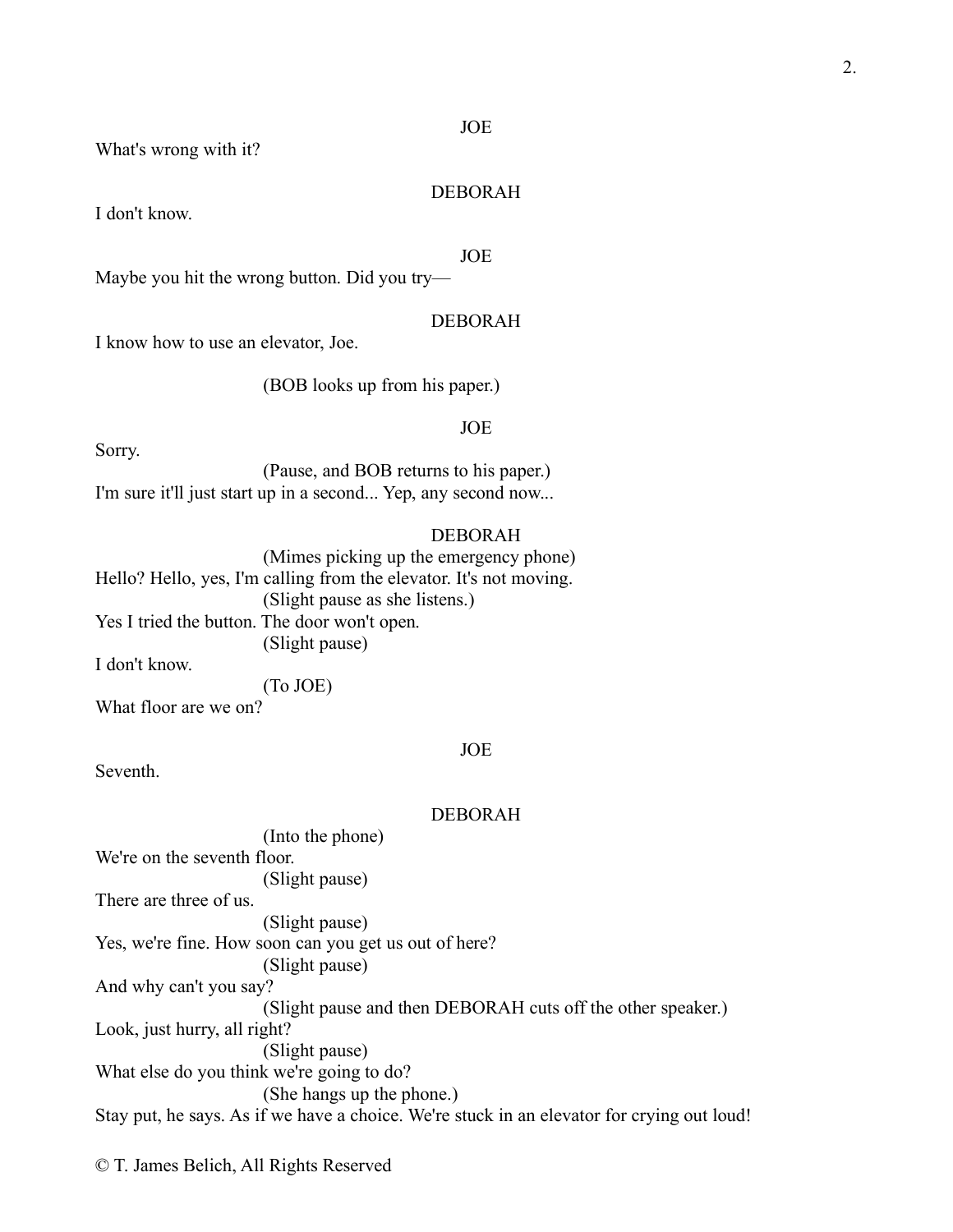| I've never been stuck in an elevator before.                 |                                                                  |
|--------------------------------------------------------------|------------------------------------------------------------------|
| I'm glad to see you've achieved one of your many life goals. | <b>DEBORAH</b>                                                   |
| It makes for a good story.                                   | JOE                                                              |
| If you say so.                                               | <b>DEBORAH</b>                                                   |
| Don't you think it makes for a good story?                   | JOE                                                              |
| Do we have to talk?                                          | <b>DEBORAH</b>                                                   |
| What else is there to do?                                    | <b>JOE</b>                                                       |
| shoulder.)                                                   | (DEBORAH turns away. JOE starts to read BOB's newspaper over his |
| Do you mind?                                                 | <b>BOB</b>                                                       |
| Sorry.                                                       | <b>JOE</b>                                                       |
| (Pause)<br>So, Deborah, what's new?                          |                                                                  |
| What do you want, Joe?                                       | <b>DEBORAH</b>                                                   |
| I just thought-                                              | JOE                                                              |
| When we broke up what did I say?                             | <b>DEBORAH</b>                                                   |
| That you never wanted to see me again.                       | <b>JOE</b>                                                       |
|                                                              | <b>DEBORAH</b>                                                   |

Exactly. So?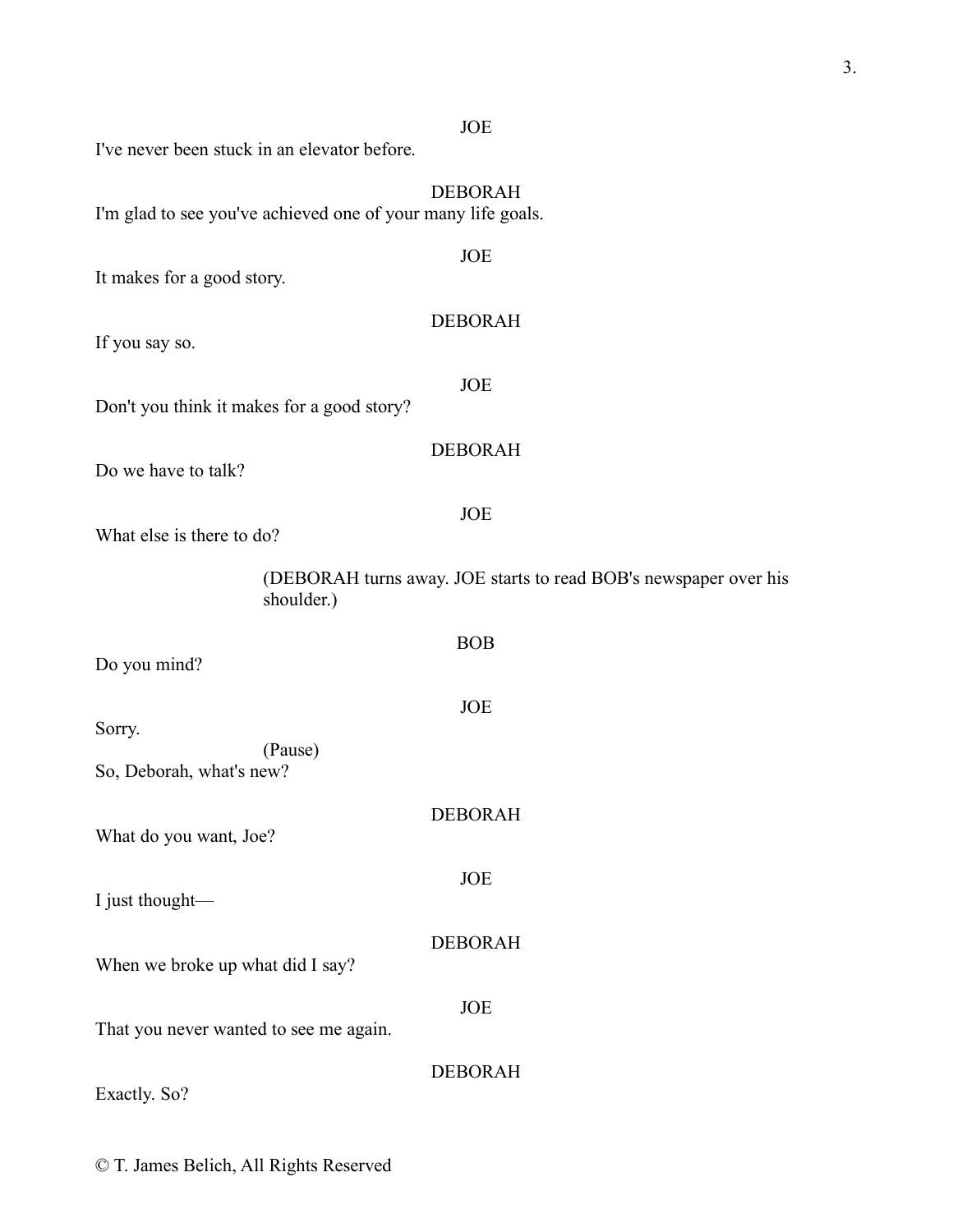We work in the same building. We were bound to run into each other eventually.

#### DEBORAH

How convenient.

#### JOE

What, you think I planned this? You're crazy. (To BOB) She's crazy.

DEBORAH Don't be an idiot. Like you would ever plan to be seen in public with me.

Now come on, Deborah, that's not—

DEBORAH What was it, Joe? Was I that terrible to be with? Was I?

No.

DEBORAH Then what was it? You wouldn't even hold my hand.

JOE Look, I'm just not always comfortable with—

Are you that afraid of intimacy? Huh?

I think you're right. Not talking is a great idea.

Typical.

(Pause)

JOE

BOB

(To BOB)

I'm Joe, by the way.

Bob.

(They shake hands.)

## JOE

JOE

DEBORAH

JOE

DEBORAH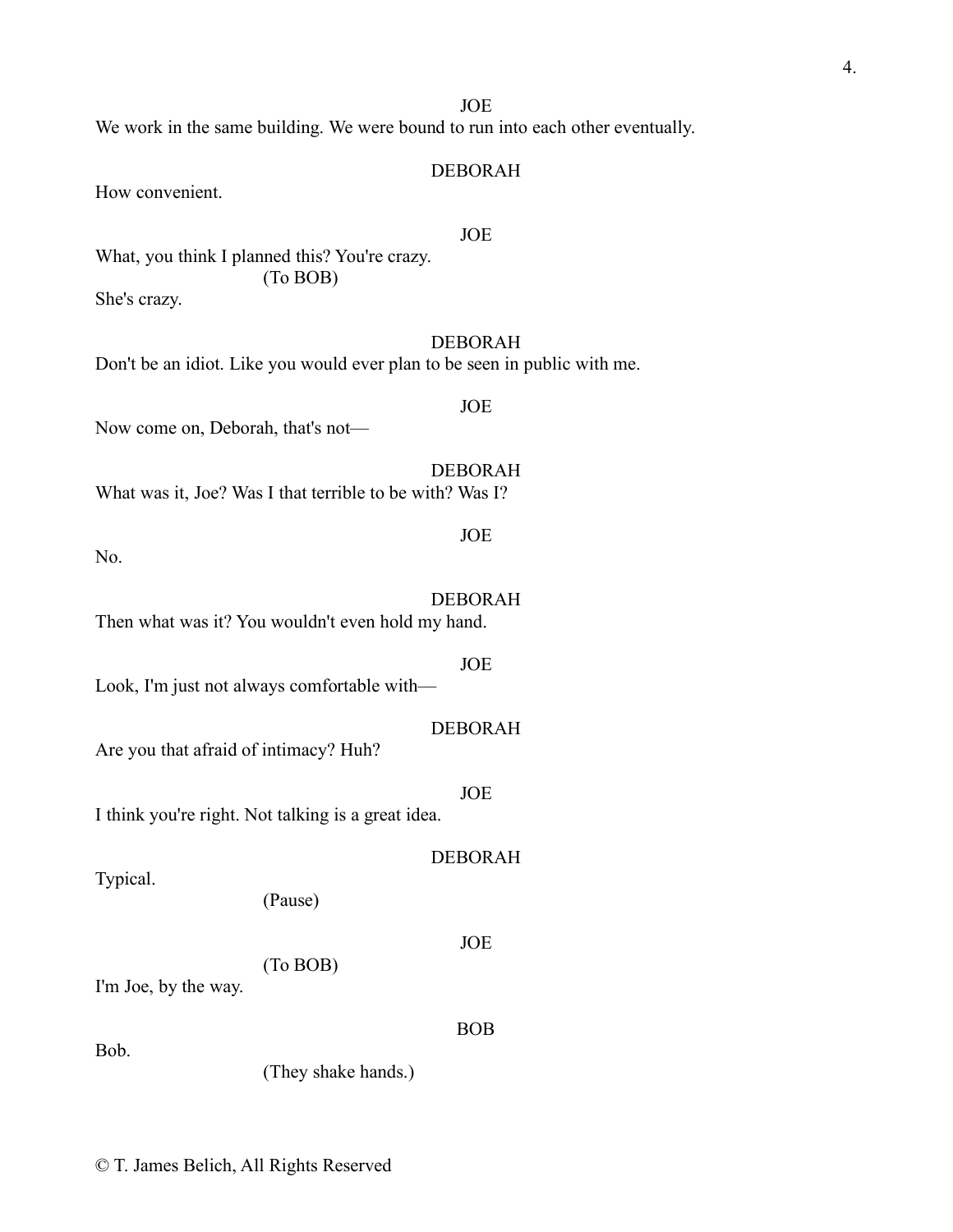| Nice to meet you, Bob. That's Deborah.  | <b>JOE</b>     |
|-----------------------------------------|----------------|
| Right.                                  | <b>BOB</b>     |
| We used to date.                        | JOE            |
|                                         | <b>BOB</b>     |
| Yeah, I got that.                       | JOE            |
| You know it's funny, when we first met— | <b>BOB</b>     |
| Can I get back to my paper now?         | <b>JOE</b>     |
| Sure, sorry.                            | <b>DEBORAH</b> |
| Always the charmer.                     | <b>JOE</b>     |
| Are we talking or not?                  |                |
| What do you think?                      | <b>DEBORAH</b> |
| (Pause)                                 |                |
| (To BOB)<br>So, you married?            | JOE            |
| No.                                     | <b>BOB</b>     |
| Me neither.                             | JOE            |
| I figured.                              | <b>BOB</b>     |
| What's that supposed to mean?           | JOE            |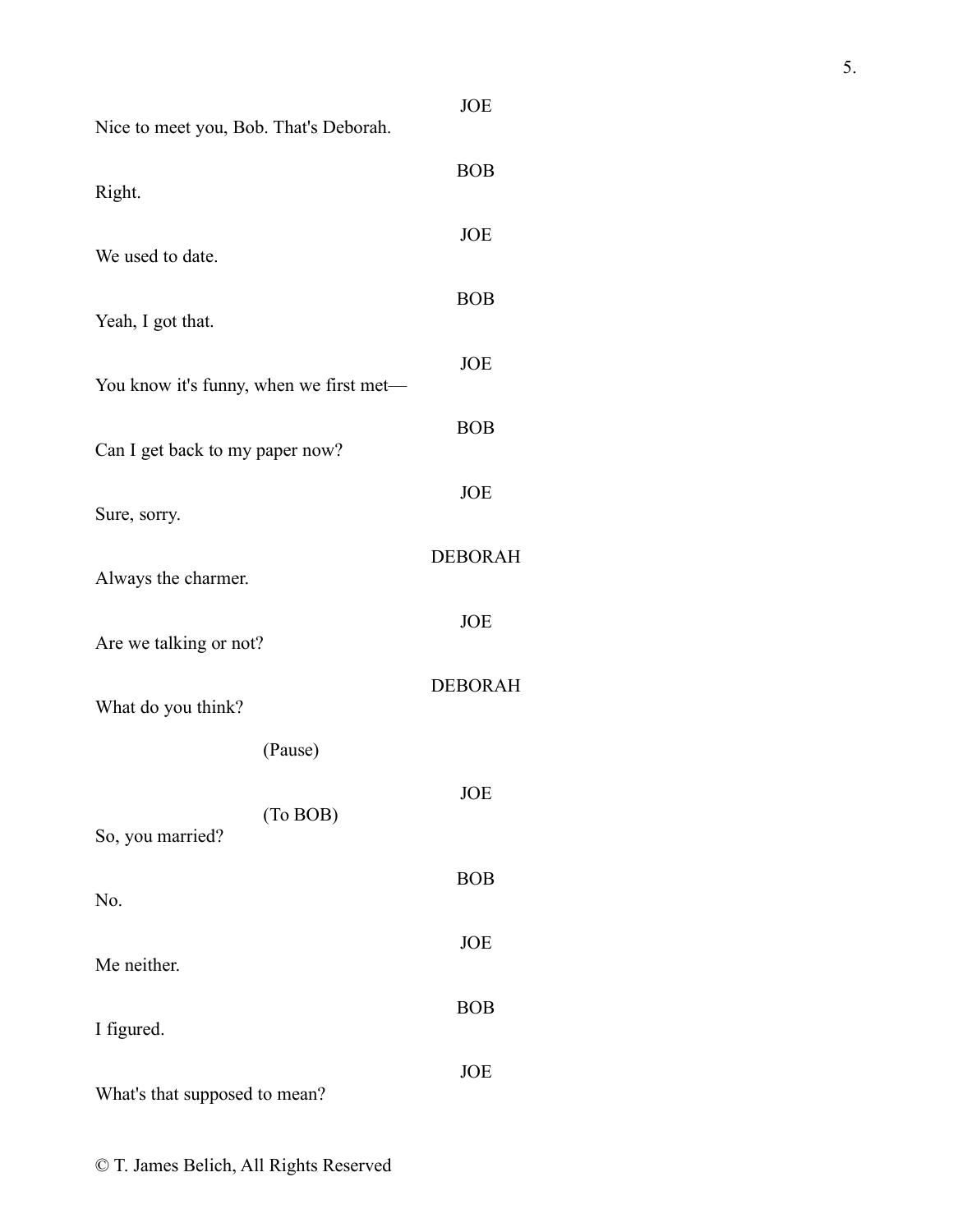6.

BOB

Nothing. It just sounded like you two only broke up recently, so unless you found someone new that fast...

|                                                                                        | <b>JOE</b>                        |  |  |  |
|----------------------------------------------------------------------------------------|-----------------------------------|--|--|--|
| Well maybe I did.                                                                      | (DEBORAH "hmpfs" in disbelief.)   |  |  |  |
| How do you know?                                                                       |                                   |  |  |  |
|                                                                                        | <b>DEBORAH</b>                    |  |  |  |
| Oh I know.                                                                             |                                   |  |  |  |
| What, and you did?                                                                     | <b>JOE</b>                        |  |  |  |
|                                                                                        | <b>DEBORAH</b>                    |  |  |  |
| Would it be so hard to believe?                                                        |                                   |  |  |  |
| <b>JOE</b><br>No. I mean, who wouldn't jump at the chance? What do you think, Bob?     |                                   |  |  |  |
|                                                                                        | <b>BOB</b>                        |  |  |  |
| I'm staying out of this.                                                               |                                   |  |  |  |
| <b>DEBORAH</b><br>I'm on to bigger and better things, Joe. I'm moving up in the world. |                                   |  |  |  |
|                                                                                        | <b>JOE</b>                        |  |  |  |
| Not right now you're not.                                                              |                                   |  |  |  |
| You see, this is why I broke up with you.                                              | <b>DEBORAH</b>                    |  |  |  |
| Because I have a great sense of humor?                                                 | <b>JOE</b>                        |  |  |  |
|                                                                                        | <b>DEBORAH</b><br>(Sarcastically) |  |  |  |
| Yes, Joe, that's exactly it. You were just too much fun.                               |                                   |  |  |  |

## JOE

You weren't exactly a picnic yourself.

## DEBORAH

Oh really? And which of my many character flaws did you object to? Was it my irritating tendency to put others before myself? Or perhaps my insufferable tidiness? Or maybe it was simply my basic respect for other human beings?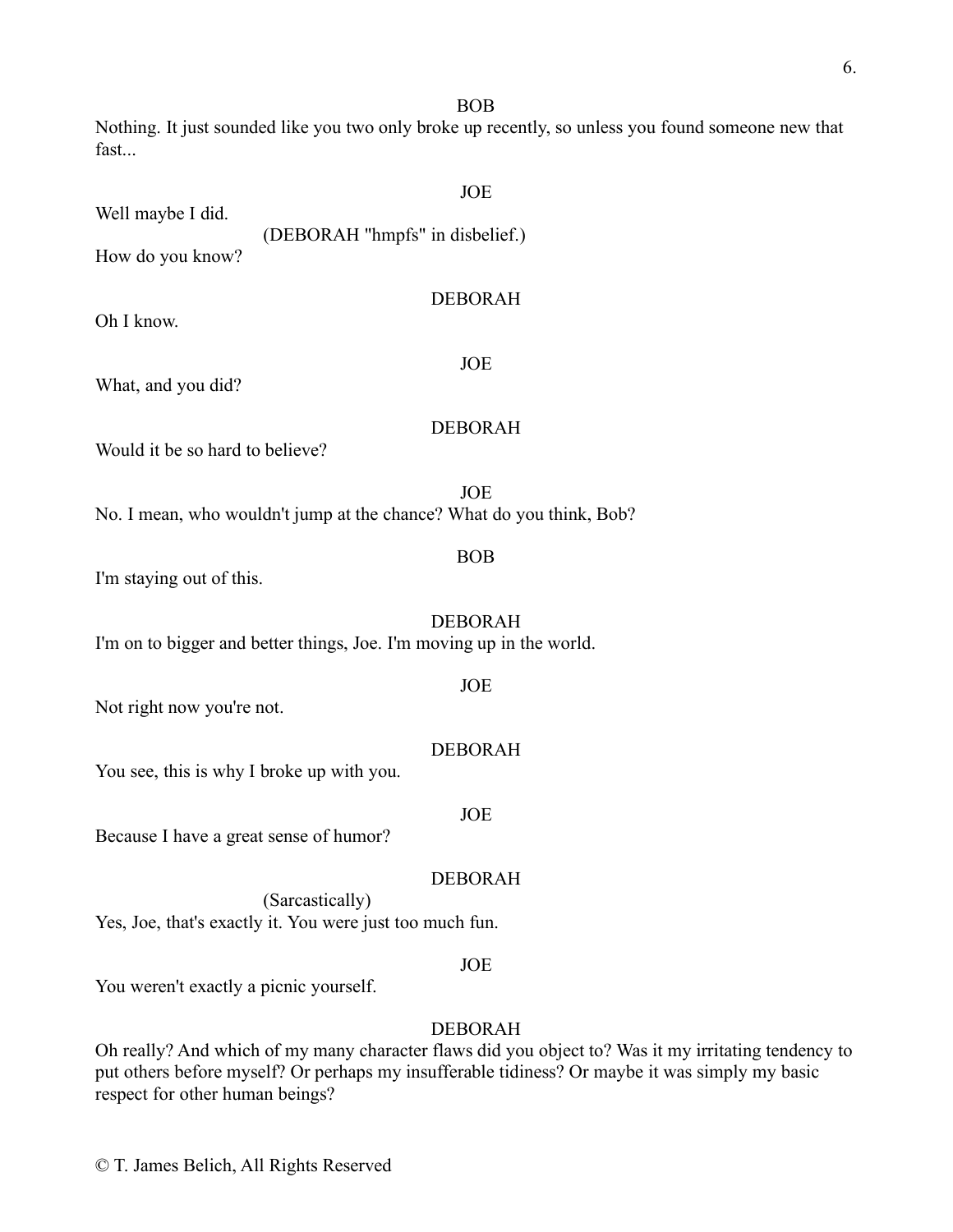How about the constant belittling? You could never just take me as I am.

#### DEBORAH

Imagine that.

It was enough when we met.

#### DEBORAH

BOB

JOE

BOB

JOE

Because I thought you'd experience some personal growth, Joe. I didn't think you'd devolve.

JOE (To BOB) You see what I had to put up with? Nothing but insults for six months.

That long?

Thank you.

(To DEBORAH)

You see?

No, I mean the two of you dated for that long?

DEBORAH I can hardly believe it myself. BOB What finally ended it? DEBORAH Well...

I'm standing right here!

#### DEBORAH

JOE

(Ignoring him)

He was amusing at first, believe it or not, but whenever we went out it was like he was embarrassed to be seen with me.

| That's not true |  |  |
|-----------------|--|--|
|-----------------|--|--|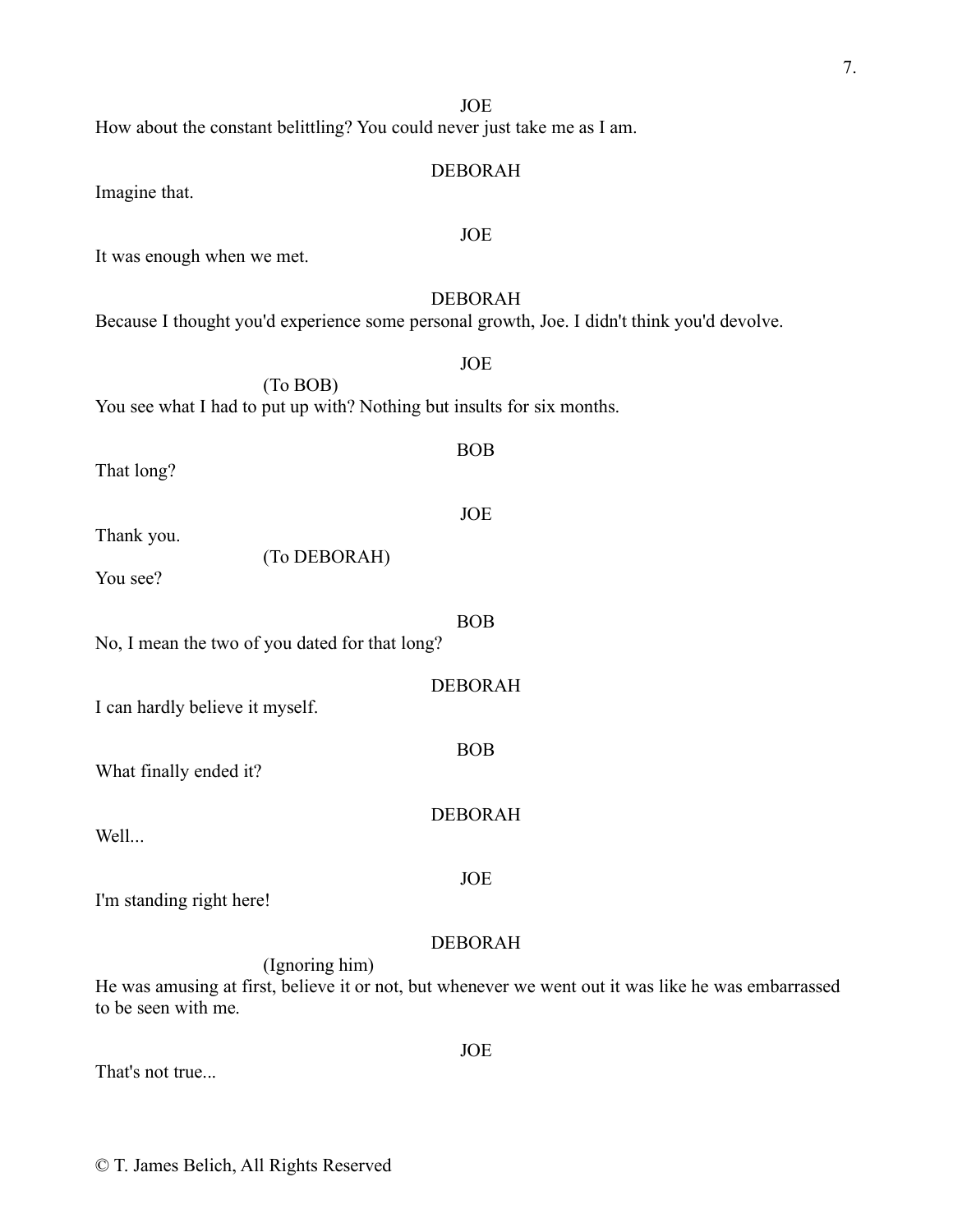#### DEBORAH

(Continuing) It was all I could do to get him to sit next to me, let alone hold my hand. And a kiss... Ha!

JOE

Bob, buddy, you can't believe a word of this.

| I'll prove it. Joe, take my hand.                                                                                                                                                                                                                                                                                                                                                                                       | <b>DEBORAH</b> |
|-------------------------------------------------------------------------------------------------------------------------------------------------------------------------------------------------------------------------------------------------------------------------------------------------------------------------------------------------------------------------------------------------------------------------|----------------|
| What?                                                                                                                                                                                                                                                                                                                                                                                                                   | <b>JOE</b>     |
| Pretend we're back together.                                                                                                                                                                                                                                                                                                                                                                                            | <b>DEBORAH</b> |
| $\mathbf{X} \mathbf{Y} \mathbf{Y} \mathbf{I} = \mathbf{I} \mathbf{I} \mathbf{I} \mathbf{I} \mathbf{I} \mathbf{I} \mathbf{I} \mathbf{I} \mathbf{I} \mathbf{I} \mathbf{I} \mathbf{I} \mathbf{I} \mathbf{I} \mathbf{I} \mathbf{I} \mathbf{I} \mathbf{I} \mathbf{I} \mathbf{I} \mathbf{I} \mathbf{I} \mathbf{I} \mathbf{I} \mathbf{I} \mathbf{I} \mathbf{I} \mathbf{I} \mathbf{I} \mathbf{I} \mathbf{I} \mathbf{I} \mathbf$ | <b>JOE</b>     |

What's that supposed to—

Just take it.

JOE Look, you made it very clear what would happen if I so much as looked at you again...

#### DEBORAH

DEBORAH

(To BOB) You see? He can't do it. And do you know why?

Why?

DEBORAH Because deep down he's chicken, afraid to commit.

I think I can see that.

Maybe you should go back to your paper, Bob.

#### BOB Now listen to me, young man, a woman needs to be shown some affection...

I don't believe this.

© T. James Belich, All Rights Reserved

BOB

#### BOB

# JOE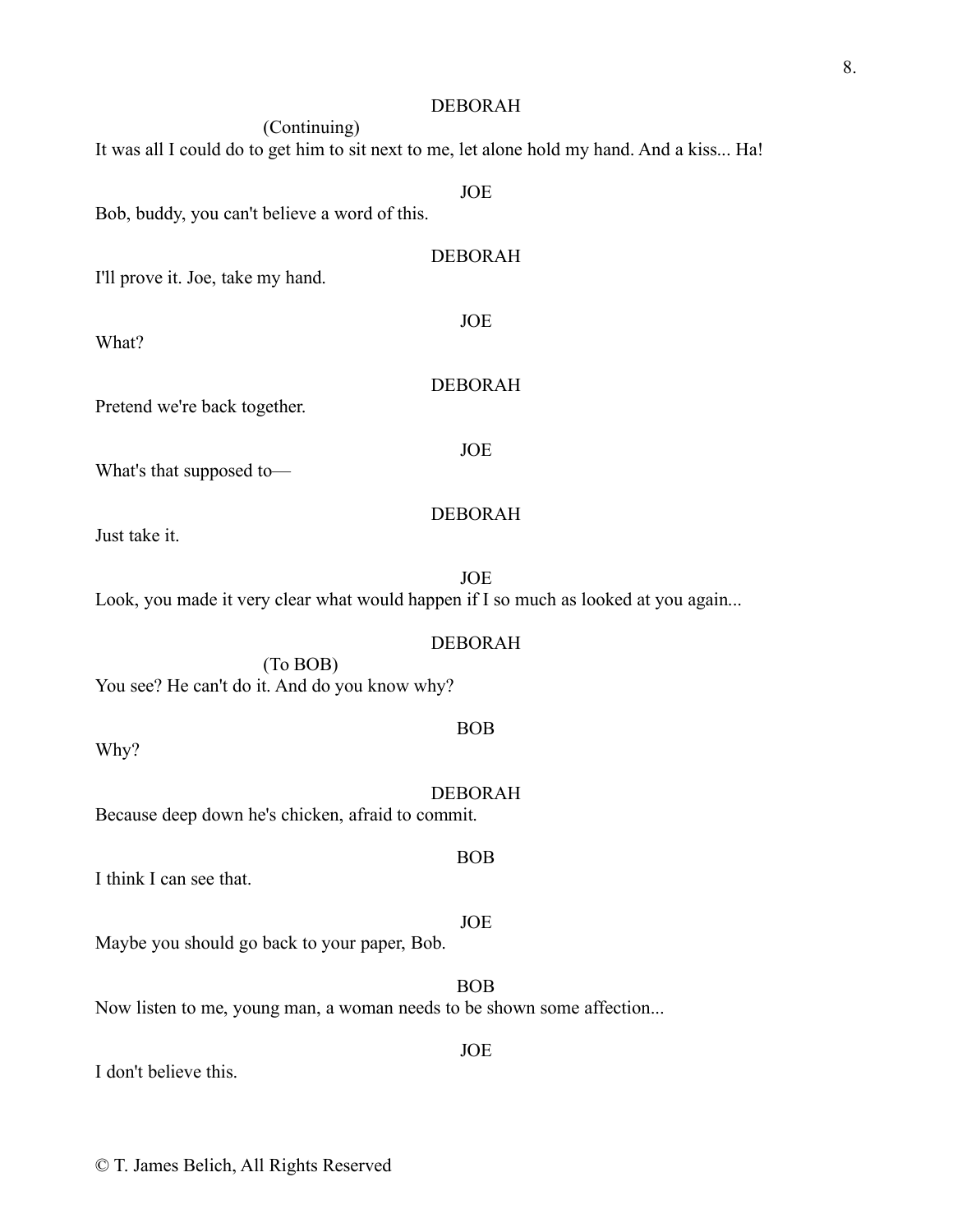#### BOB

Take it from me, I know.

#### JOE

I'm sorry, how long did you say you were married?

#### BOB

A woman needs to know that she's appreciated.

#### DEBORAH

Yes, Bob, thank you.

BOB

Now I know you've got it in you, so why don't you just take her hand and patch things up.

#### DEBORAH

Now wait a minute, that's not what I was saying...

#### BOB

I think the two of you could be very good for each other, if you just made the effort to work things out.

#### JOE

(Enjoying this turn of events) You know Bob, you're right, and I'll try to do better.

#### BOB

Relationships take commitment, on both sides.

#### DEBORAH

Now look here, Bob—

BOB And you, miss, I'm sure the young man has his faults, but deep down he seems like a nice fellow.

#### DEBORAH

Excuse me?

#### BOB

I'm sure if you just gave him another chance...

#### JOE

What do you say, Deborah? Kiss and make up?

#### DEBORAH

This is not what I... I am not going to... (JOE and BOB look hopeful. Suddenly DEBORAH looks smug.) All right Joe, if that's what you want.

© T. James Belich, All Rights Reserved